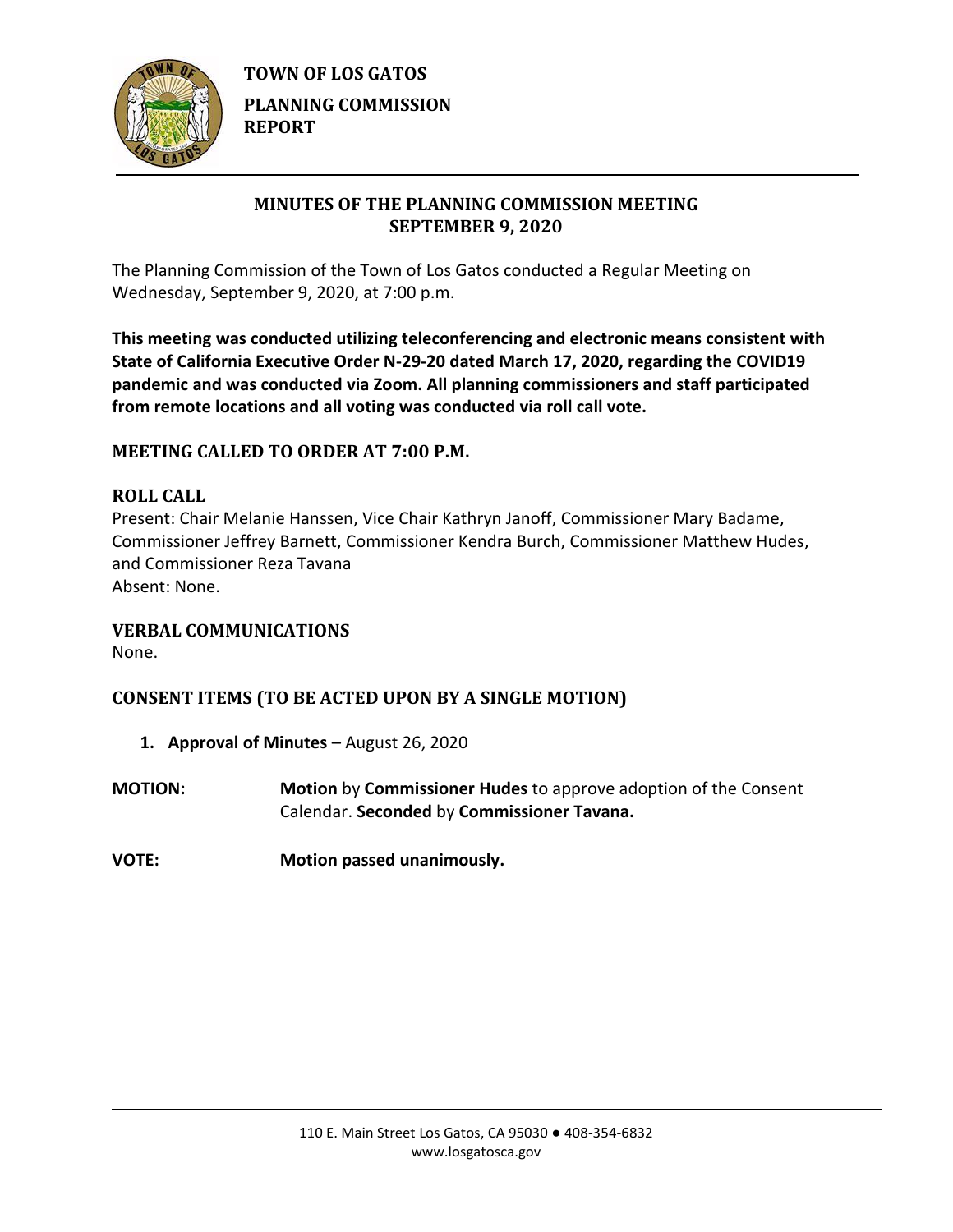# PAGE **2** OF **7** MINUTES OF PLANNING COMMISSION MEETING OF SEPTEMBER 9, 2020

## **PUBLIC HEARINGS**

## **2. 14225 Walker Street (Market Hall)** Architecture and Site Application S-20-012 APN 424-56-017 Property Owner/Applicant: Summerhill N40, LLC Project Planner: Jocelyn Shoopman

Consider approval of a Request for Modification to an Existing Architecture and Site Application (S-13-090) to remove underground parking for construction of a commercial building (Market Hall) in the North Forty Specific Plan area. Located at 14225 Walker Street. Continued from the August 26, 2020 Planning Commission meeting.

## **Commissioner Burch indicated that she would recuse herself from participating in the public hearing due to the proximity of her home to the subject site.**

Jocelyn Shoopman, Associate Planner, presented the staff report.

Opened Public Comment.

Michael Keaney, Development Manager for Summerhill Homes (Applicant)

The Market Hall garage had an excess of 179 parking spaces related to the potential development of Phase 2 included in the previous developer, Grosvenor's, design. Summerhill homes has no involvement in the potential development of Phase 2 and no obligation in the conditions of approval of the North Forty Specific Plan for Market Hall to provide parking for future phases. They request the elimination of the basement portion of the garage, reducing the parking spaces by 127 and leaving 176, 52 in excess of what is required by the Town's parking regulations, leading to several benefits to the Town of Los Gatos such as shorter construction, reduced truck trips, and reduced construction and operating costs.

Maria Ristow:

She believes they should retain the underground parking because of the concern that the entire North Forty has been envisioned as one project under the Specific Plan and there would be no way to go back and dig out under a parking structure if they don't put the underground parking in now.

Leana Palmer:

- She opposes eliminating the underground parking because Grosvenor planned the entire 40 acres and the underground parking to accommodate some of the parking that would be required on the other Phase 2 portion. Because Summerhill took over for Grosvenor they need to follow through with the plan already in place. The underground parking is needed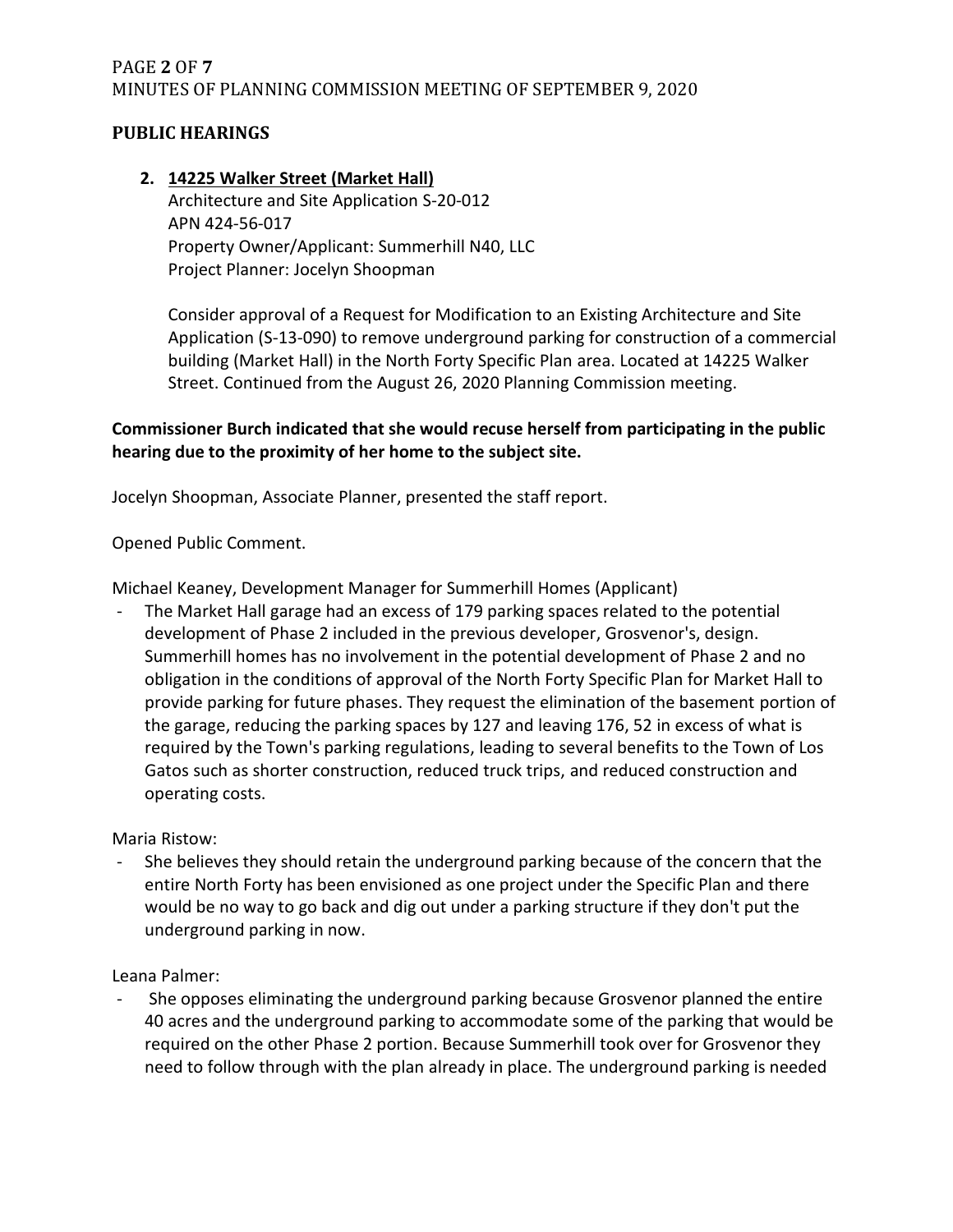# PAGE **3** OF **7** MINUTES OF PLANNING COMMISSION MEETING OF SEPTEMBER 9, 2020

so parking doesn't overflow into the streets and residential neighborhoods around the parking structure.

Kendra Burch

- She asked the Planning Commission to consider continuing the item to allow the Commission and residents time to review all documents.

Barbara Dodson

- She opposes eliminating the underground garage. Summerhill's proposal focuses on parking just for the Market Hall, however that is just one element of the parking for the entire Transition District A, B, and C. The Summerhill proposal cannot be approved because it provides 24 fewer parking spaces than required by the Town.

Michael Keaney, Development Manager for Summerhill Homes (Applicant)

- This modification would result in a more pedestrian and bike-friendly development consistent with the Specific Plan. Retaining the underground parking would waste financial resources and increase operating costs, which would have a negative financial impact on the affordable senior housing project. Parking would not flow out into the residential area if the underground parking is eliminated because the Market Hall would have 45 more parking spaces than required, creating a surplus of parking in the parking structure.

Closed Public Comment.

Commissioners discussed the matter.

**MOTION: Motion** by **Commissioner Badame** to continue the public hearing for 14225 Walker Street (Market Hall) to the meeting of September 23, 2020. **Seconded** by **Commissioner Hudes.**

**Commissioner Barnett requested the motion be amended to include the continuance with public comment as well.** 

**The Maker of the Motion agreed to the amendment to the motion.**

**The Seconder of the Motion agreed to the amendment to the motion.**

**VOTE: Motion passed unanimously.**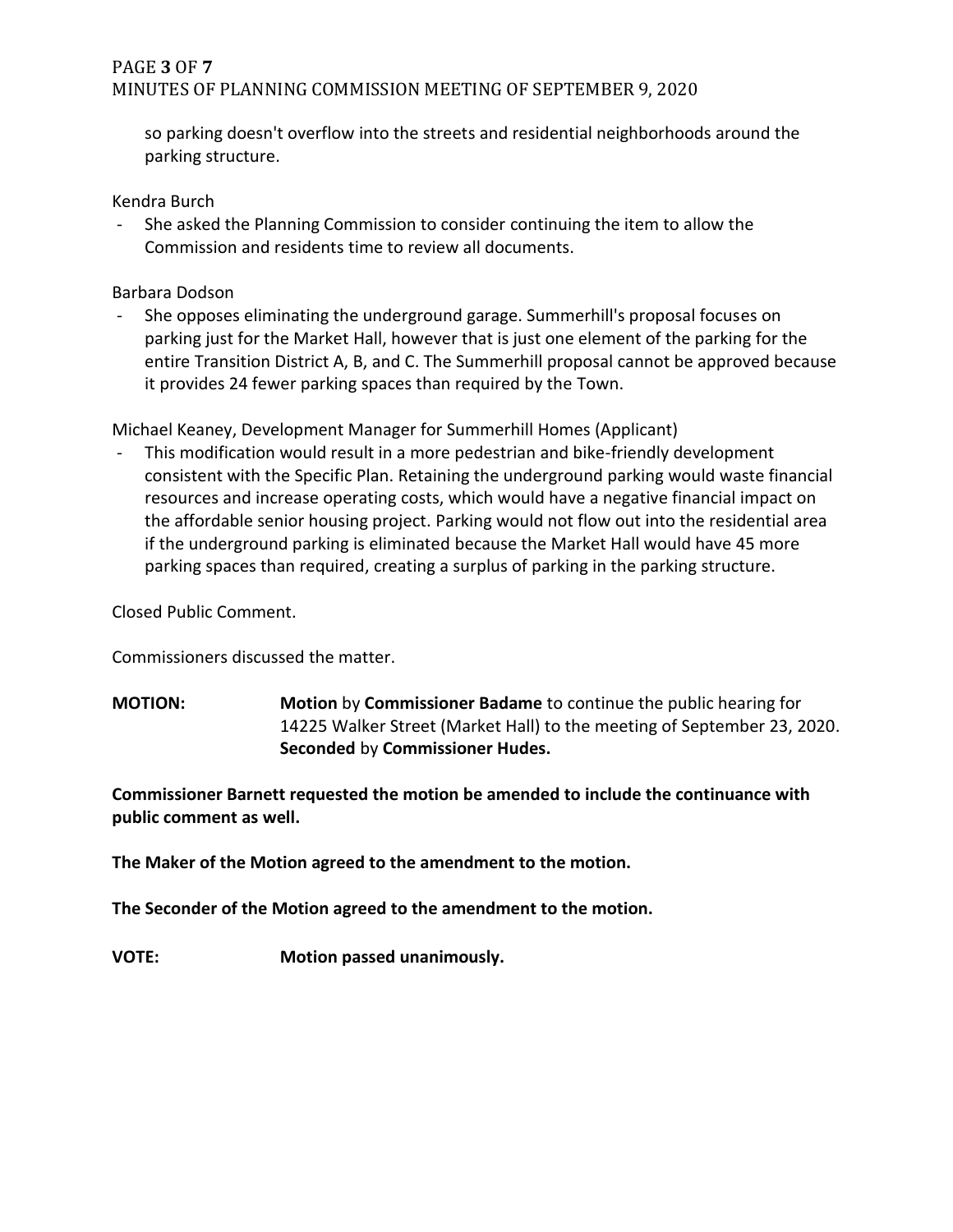## PAGE **4** OF **7** MINUTES OF PLANNING COMMISSION MEETING OF SEPTEMBER 9, 2020

### **3. 15925 Quail Hill Drive**

Architecture and Site Application S-19-012 APN 527-02-007 Applicant: Gary Kohlsaat, Kohlsaat & Associates, Inc. Property Owner: John and Allison Diep Project Planner: Jennifer Armer

Request approval for demolition of an existing single-family residence and detached accessory dwelling unit, and construction of a two-story single-family residence on property zoned HR-1.

Jennifer Armer, Senior Planner, presented the staff report.

Opened Public Comment.

### Gary Kohlsaat (Applicant)

- The architecture is now completely different from the old design with a contemporary style that is appropriate for the more rural conditions on this hillside. The approach to overall massing, grading, and excavation is much less extreme. The entrance orientation has been changed to Drysdale Drive to make it more neighborhood friendly. There is less excavation and significantly reduced vertical cuts. The house remains in the same location because that is where the driveway comes in well. The consulting architect made no recommendations to modify the architecture. The big exception they ask for is where they have considerably reduced the cut and excavation for a garage level, but to do that they must cut 7.5-feet for the garage and the one corner. The other exception requested is asking for more cut for taller light wells for the entry. The cuts for these two exceptions are not visible from the street, and the minor exceptions are above the house. The original main house had a lot of fill that pushed out and created steep slopes and they propose to naturalize and restore the hill.

Gary Kohlsaat (Applicant)

The Applicant summarized by saying he and his design team have confidence in their design and the entire application. They have fit the home into a difficult hillside, the architecture is appropriate, and the size of the house is not the largest in the neighborhood or the smallest.

Closed Public Comment.

Commissioners discussed the matter.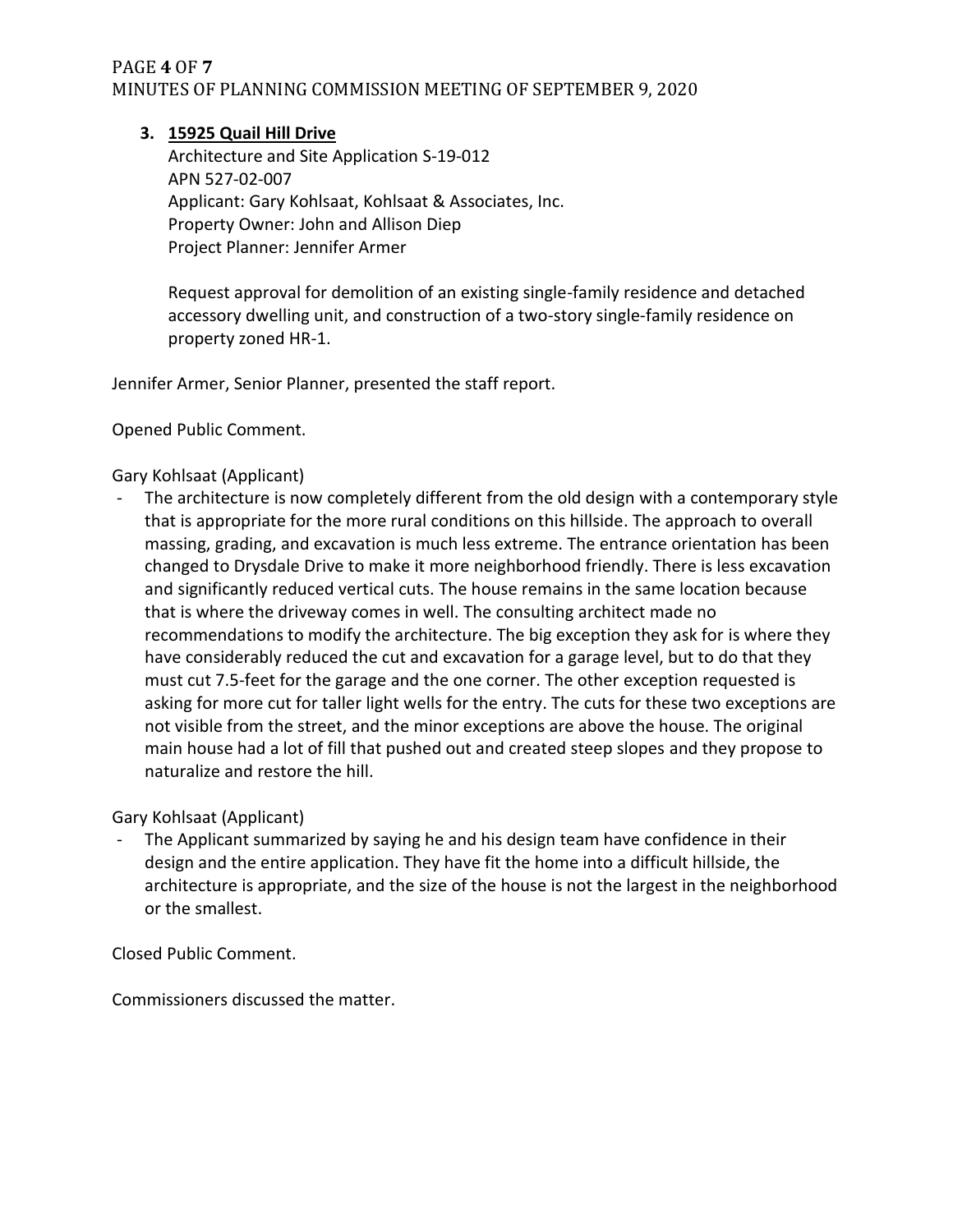## PAGE **5** OF **7** MINUTES OF PLANNING COMMISSION MEETING OF SEPTEMBER 9, 2020

**MOTION: Motion** by **Commissioner Badame** to approve an Architecture and Site Application for 15925 Quail Hill Drive. **Seconded** by **Vice Chair Janoff.**

**VOTE: Motion passed unanimously.**

### **4. 50 University Avenue, Suite B260**

Variance Application V-20-001 APN 529-02-044 Applicant: Peter Liu Property Owner: SRI Old Town LLC Project Planner: Erin Walters

Consider a request for approval for a Variance from the Town Code to Exceed the Maximum Allowable Sign Area and an exception from the Commercial Design Guidelines to Exceed the Maximum Letter Height for a Wall Sign (Sephora) to property zoned C-2:LHP:PD.

Erin Walters, Associate Planner, presented the staff report.

Opened Public Comment.

Natalia Shorten, Sephora (Applicant)

She is Senior Director of Store Design. They propose a 30-inch high sign versus the mandated 12-inches, a modest and reasonable request and an appropriate size for the store's location and building proportions to ensure the sign is seen from the main road. The request for 30-inch high letters on their storefront is not unprecedented, as seen with Talbots, Wine Cellar, White House Black Market, and Steamer's Grill House. They have the support of most of their co-tenants.

Closed Public Comment.

Commissioners discussed the matter.

**MOTION: Motion** by **Commissioner Badame** to approve Variance from the Town Code and an Exception from the Commercial Design Guidelines for 50 University Avenue. **Seconded** by **Commissioner Burch.**

**VOTE: Motion passed unanimously.**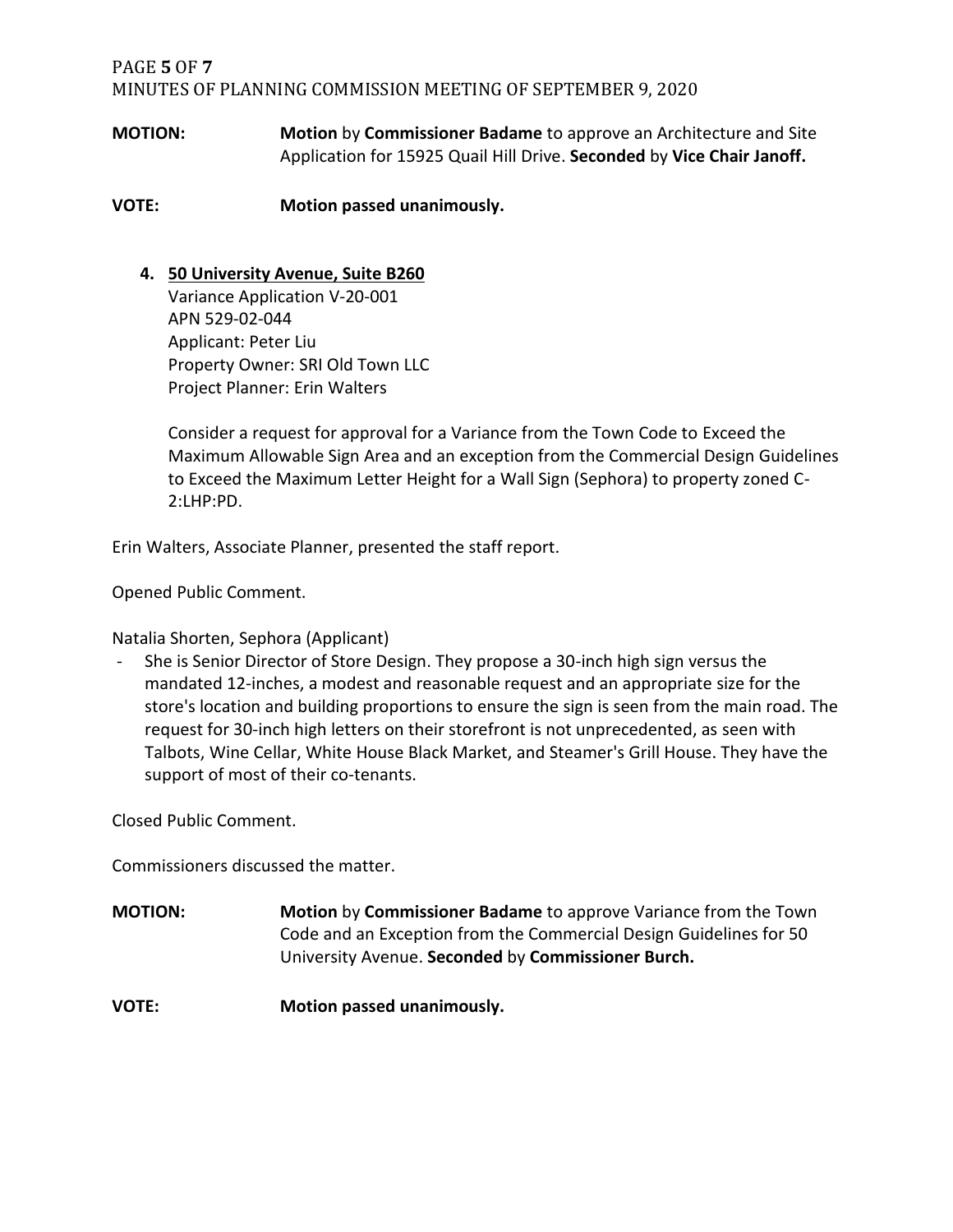## PAGE **6** OF **7** MINUTES OF PLANNING COMMISSION MEETING OF SEPTEMBER 9, 2020

### **OTHER BUSINESS**

**5.** Consider Formation of a Subcommittee Regarding Objective Standards.

Commissioners discussed the matter.

**MOTION: Motion** by **Chair Hansen** to establish a Planning Commission subcommittee of up to three members for at least six months to work on the goal of finding areas for new objective standards in the General Plan and other documents. **Seconded** by **Commissioner Hudes.**

Commissioners discussed the matter.

**VOTE: Motion passed unanimously.**

#### **REPORT FROM THE DIRECTOR OF COMMUNITY DEVELOPMENT**

Joel Paulson, Director of Community Development

- A community workshop regarding policing was held on September 8, 2020 and will be posted online, with another upcoming panel regarding affordable housing scheduled for September 29, 2020.
- A possible third workshop may be scheduled in October with the topic to be determined.

# **SUBCOMMITTEE REPORTS/COMMISSION MATTERS**

#### **Conceptual Development Advisory Committee**

Commissioner Barnett

- The CDAC met on September 9, 2020 and considered one item:
	- o 212 College Avenue.

## **General Plan Advisory Committee**

Commissioner Hanssen

- The GPAC met on September 3, 2020 for a second review of the Mobility Element.
- GPAC will meet on September 17, 2020 to finish discussion regarding the Mobility Element and proceed to the second draft of the Hazards and Safety Element.

#### **Commission Matters**

None.